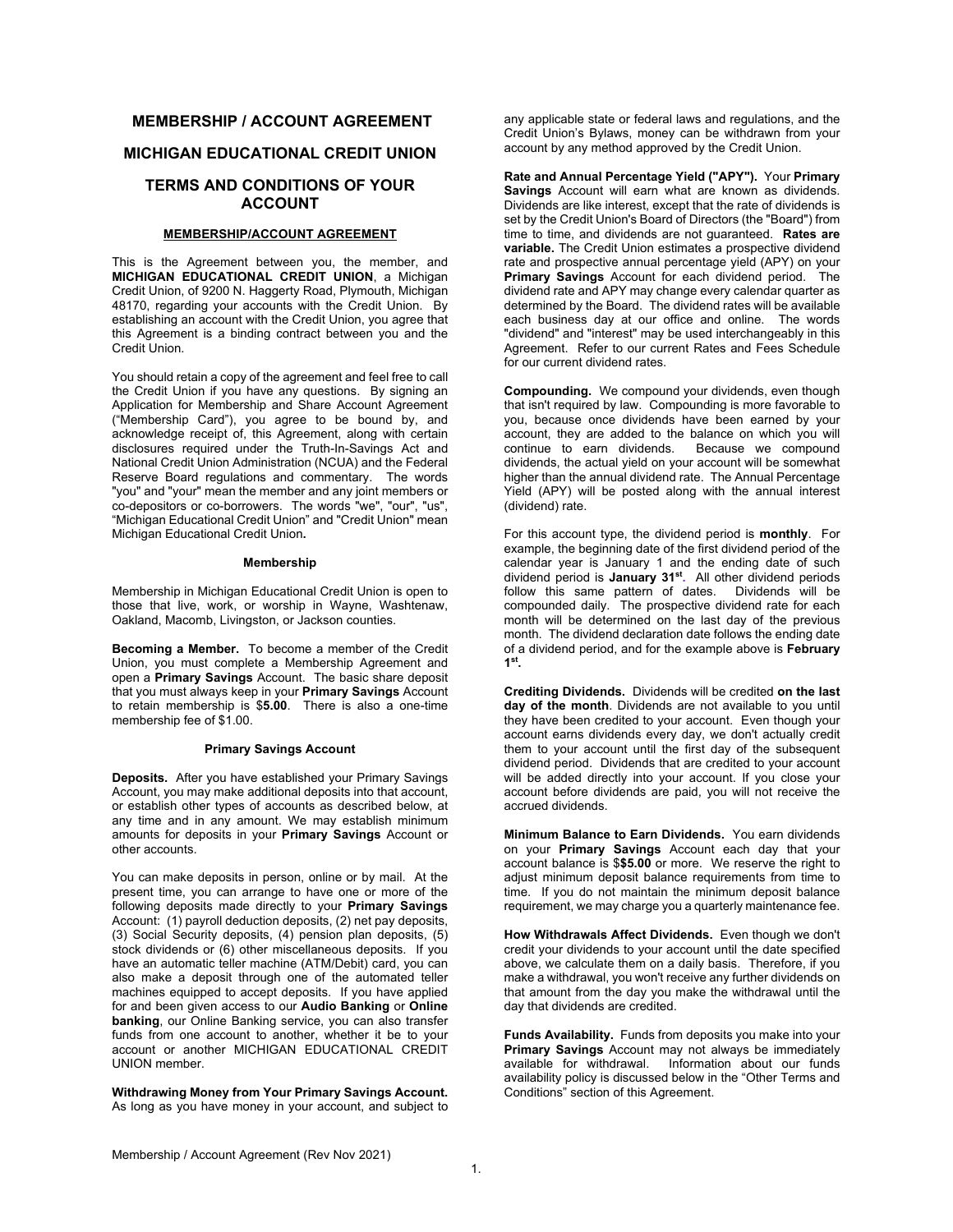## **Checking Account**

**Deposits. Checking** Account established by member designating the appropriate option on the Membership Card. After you have established your **Checking** Account, you may make additional deposits into that account at any time and in any amount subject to the terms of this Agreement and any other additional disclosures we provide you. You must maintain a basic membership share of \$**5.00** on deposit in your **Primary Savings** Account to retain any of these accounts. For purposes of this Agreement, these accounts will be referred to herein as "Checking Accounts" and share drafts and checks will be referred to simply as "checks."

You can make deposits in person, online or by mail. At the present time, you can arrange to have one or more of the following deposits made directly to your **Checking** Account (1) payroll deduction deposits, (2) net pay deposits, (3) Social Security deposits, (4) pension plan deposits, (5) stock dividends or (6) other miscellaneous deposits. If you have an automatic teller machine (ATM) card, you can also make a deposit through one of the automated teller machines equipped to accept deposits. If you have applied for and been given access to our **Audio Banking and Online Banking**, you can also transfer funds from one account to another, provided you are an owner on every account involved in the transfer. **You may also make deposits at a Shared Branch. If you have applied for and been given access to Remote Deposit Capture, you may deposit to your account using that service.** 

**Withdrawing Money from Your Checking Account.** As long as you have money in your **Checking** Account, and subject to any applicable state or federal laws and regulations, the transaction limitations in this Agreement, including the Truth in Savings Disclosure, and the Credit Union's Bylaws, money can be withdrawn from this account by any method approved by the Credit Union. Checks must generally be ordered through the Credit Union. If checks are not ordered through the Credit Union, the Credit Union will assess a fee whenever problems in clearing such checks in an automated fashion arise. When you order checks through the Credit Union, the Credit Union may charge your account for the cost of those checks, which will vary depending on the style ordered. You may select checks from the current styles available.

**Rate and Annual Percentage Yield ("APY").** Your **Checking** Account will earn dividends, at rates established by the Credit Union's Board from time to time. The Credit Union reviews the annual percentage yield (APY) it pays on your **Checking** Account each dividend period. Refer to the Rates and Fees Schedule for our current dividend rates. The dividend rate and APY may change every **month** as determined by the Board. Rates are variable. The interest rates will be available each business day at our office and online.

**Compounding.** We compound your interest, even though that isn't required by law. Compounding is more favorable to you, because once interest has been earned on your account it is added to the balance on which you will continue to earn interest. Because we compound interest, the actual yield on your account will be somewhat higher than the annual interest rate. The Annual Percentage Yield (APY) will be posted along with the annual interest rate.

For this account type, the dividend period is **monthly**. For example, the beginning date of the first dividend period of the calendar year is January 1 and the ending date of such

dividend period is **January 31<sup>st</sup>.** All other dividend periods<br>follow this same pattern of dates. Dividends will be follow this same pattern of dates. compounded daily. The prospective dividend rate for each month will be determined on the last day of the previous month. The dividend declaration date follows the ending date of a dividend period, and for the example above is **February 1st.**

**Crediting Dividends.** Dividends will be credited **monthly**. Dividends are not available to you until it has been credited to your account. Even though your account earns dividends every day, we don't actually credit them to your account until the first day of the subsequent **month**. Dividends that are credited to your account will be added directly into your account. If you close your account before dividends are paid, you will not receive any accrued dividends.

**Minimum Balance to Earn Dividends.** You earn dividends on your **Checking** Account each day that your account balance is more than \$5.00. We reserve the right to adjust minimum deposit balance requirements from time to time. If you do not maintain any such minimum deposit balance requirements, we may charge you a monthly maintenance fee.

**How Withdrawals Affect Dividends.** Even though we don't credit your dividends to your account until the date specified above, we calculate it on a daily basis. Therefore, if you make a withdrawal, you won't receive any further interest on that amount from the day you make the withdrawal until the day that interest is credited.

**Funds Availability.** Funds from deposits you make into your Account may not always be immediately available for withdrawal. Information about our funds availability policy is provided to you in the "Funds Availability" disclosure included further below in this Agreement.

**Payment of Checks.** The Credit Union is under no obligation to pay a check that is more than 6 months old. Except for negligence, the Credit Union is not liable for any action it takes regarding the payment or non-payment of a check. All checks drawn on your Checking Account may be returned by us unpaid for any reason that checks are normally returned, such as, for example, insufficient funds, uncollected funds, or litigation.

# **OVERDRAFTS -**

**a. Payment of Overdrafts.** If, on any day, the available funds in your share or deposit account are not sufficient to pay the full amount of a check, draft, transaction, or other item, plus any applicable fee, that is posted to your account, we may return the item or pay it, as described below. The Credit Union's determination of an insufficient available account balance may be made at any time between presentation and the Credit Union's midnight deadline with only one review of the account required. We do not have to notify you if your account does not have sufficient available funds in order to pay an item. Your account may be subject to a charge for each item regardless of whether we pay or return the item. We may charge a fee each time an item is submitted or resubmitted for payment; therefore, you may be assessed more than one fee as a result of a returned item and resubmission(s) of the returned item.

If we offer standard overdraft services, this service allows us to authorize payment for the following types of transactions regardless of whether your share or deposit account has sufficient funds: (1) share drafts/checks and other transactions made using your checking account, except as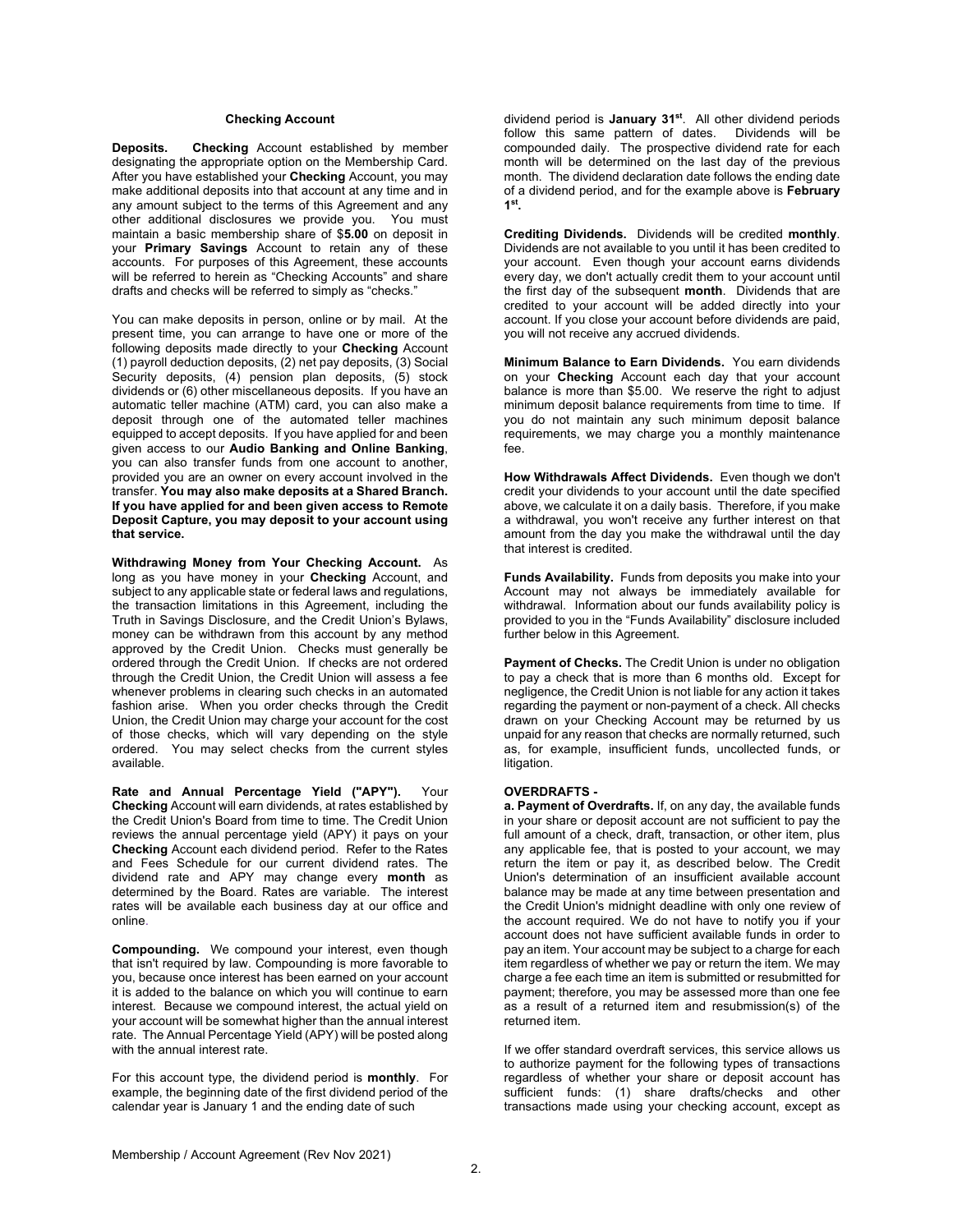otherwise described below; (2) automatic bill payments; and (3) ACH transactions. For ATM and one-time debit card transactions, you must affirmatively consent to such coverage. Without your consent, the Credit Union may not authorize and pay an ATM or one-time debit card transaction that will result in insufficient funds in your account. If you have established a service linking your share or deposit account with other individual or joint accounts, you authorize us to transfer funds from other another account of yours to cover an insufficient item, including transfers from a share or deposit account, an overdraft line-of-credit account, or other account you so designate. Services and fees for these transactions are shown in the document the Credit Union uses to capture your affirmative consent and the Schedule of Fees and Charges.

Except as otherwise agreed in writing, if we exercise our right to use our discretion to pay such items that result in an insufficiency of funds in your account, we do not necessarily agree to pay them in the future and may discontinue coverage at any time without notice. If we pay these items or impose a fee that results in insufficient funds in your account, you agree to pay the insufficient amount, including the fee assessed by us, in accordance with our standard overdraft services or any other service you may have authorized with us, or if you do not have such protections with us, in accordance with any overdraft payment policy we have, as applicable.

If this is a joint account (that is, if two or more people are parties to this account), all of the joint owners are jointly and severally liable to repay the Credit Union the amount of any overdraft and service charges, regardless, which of the parties writes the draft that creates an overdraft.

**b. How Transactions are Posted to Your Account.**  Basically, there are two types of transactions that affect your account: credits (deposits of money into your account) and debits (payments out of your account). It is important to understand how each is applied to your account so that you know how much money you have and how much is available to you at any given time. This section explains generally how and when we post transactions to your account.

**Credits.** Deposits are generally added to your account when we receive them. However, in some cases when you deposit a check, the full amount of the deposit may not be available to you at the time of deposit. Please refer to the Funds Availability Policy Disclosure for details regarding the timing and availability of funds from deposits.

**Debits.** There are several types of debit transactions. Common debit transactions are generally described below. Keep in mind that there are many ways transactions are presented for payment by merchants, and we are not necessarily in control of when transactions are received.

- **Checks.** When you write a check, it is processed through the Federal Reserve system. We receive data files of cashed checks from the Federal Reserve each day. The checks drawn on your account are compiled from these data files and paid each day. We process the payments in the order contained in the data file.
- **ACH Payments.** We receive data files every day from the Federal Reserve with automated Clearing House (ACH) transactions. These include, for example, automatic bill payments you have authorized. ACH transactions for your account are posted throughout the day in order of receipt.
- **PIN-Based Debit Card Purchase Transactions.** These are purchase transactions using your debit card for which a merchant may require you to enter your personal identification number (PIN) at the time of sale. They are

processed through a PIN debit network, immediately at the time of the transactions. However, depending on the merchant, a PIN-based transaction may not be immediately presented for payment.

 **Signature-Based Debit Card Purchase Transactions.**  These are purchase transactions using your debit card that are processed through a signature-based network. Rather than entering a PIN, you typically sign for the purchase; however, merchants may not require your signature for certain transactions. Merchants may seek authorization for these types of transactions. The authorization request places a hold on funds in your account when the authorization is completed. The "authorization hold" will reduce your available balance by the amount authorized but will not affect your actual balance. The transactions is subsequently processed by the merchant and submitted to us for payment. This can happen hours or sometimes days after the transaction, depending on the merchant and its payment processor. These payment requests are received in real time throughout the day and are posted to your account when they are received.

The amount of an authorization hold may differ from the actual payment because the final transactions amount may not yet be known to the merchant when you present your card for payment. For example, if you use your debit card at a restaurant, a hold will be paid in an amount equal to the bill presented to you; but when the transactions posts, it will include any tip that you may have added to the bill. This may also be the case where you present your debit card for payment at gas stations, hotels, and certain other retail establishments. We cannot control how much a merchant asks us to authorize, or when a merchant submits a transaction for payment.

This is a general description of certain types of transactions. These practices may change, and we reserve the right to pay items in any order we choose, as permitted by law.

**c. Understanding Your Account Balance.** Your checking account has two kinds of balances: the **actual balance** and the **available balance**. Your actual balance reflects the full amount of all deposits to your account as well as payment transactions that have been posted to your account. It does not reflect checks you have written that are still outstanding or transactions that have been authorized but are still pending. Your available balance is the amount of money in your account that is available for you to use. Your available balance is your actual balance less: (1) holds placed on deposits; (2) holds on debit card or other transactions that have been authorized but are not yet posted; and (3) any other holds, such as holds related to pledges of account funds and minimum balance requirements or to comply with court orders. We use your available balance to determine whether there are sufficient funds in your account to pay items, including checks and drafts, as well as ACH, debit card and other electronic transactions. Pending transactions and holds placed on your account may reduce your available balance and may cause your account to become overdrawn regardless of your actual balance. In such cases, subsequent posting of the pending transactions may further overdraw your account and be subject to additional fees. You should assume that any item which would overdraw your account based on your available balance may create an overdraft. You may check your available balance online at Michigan Educational Credit Union, at an ATM, by visiting a Credit Union branch or by calling us at 734-455-9200.

**Truncated Checks; Statements.** Your canceled checks will not be returned to you, they will become Credit Union property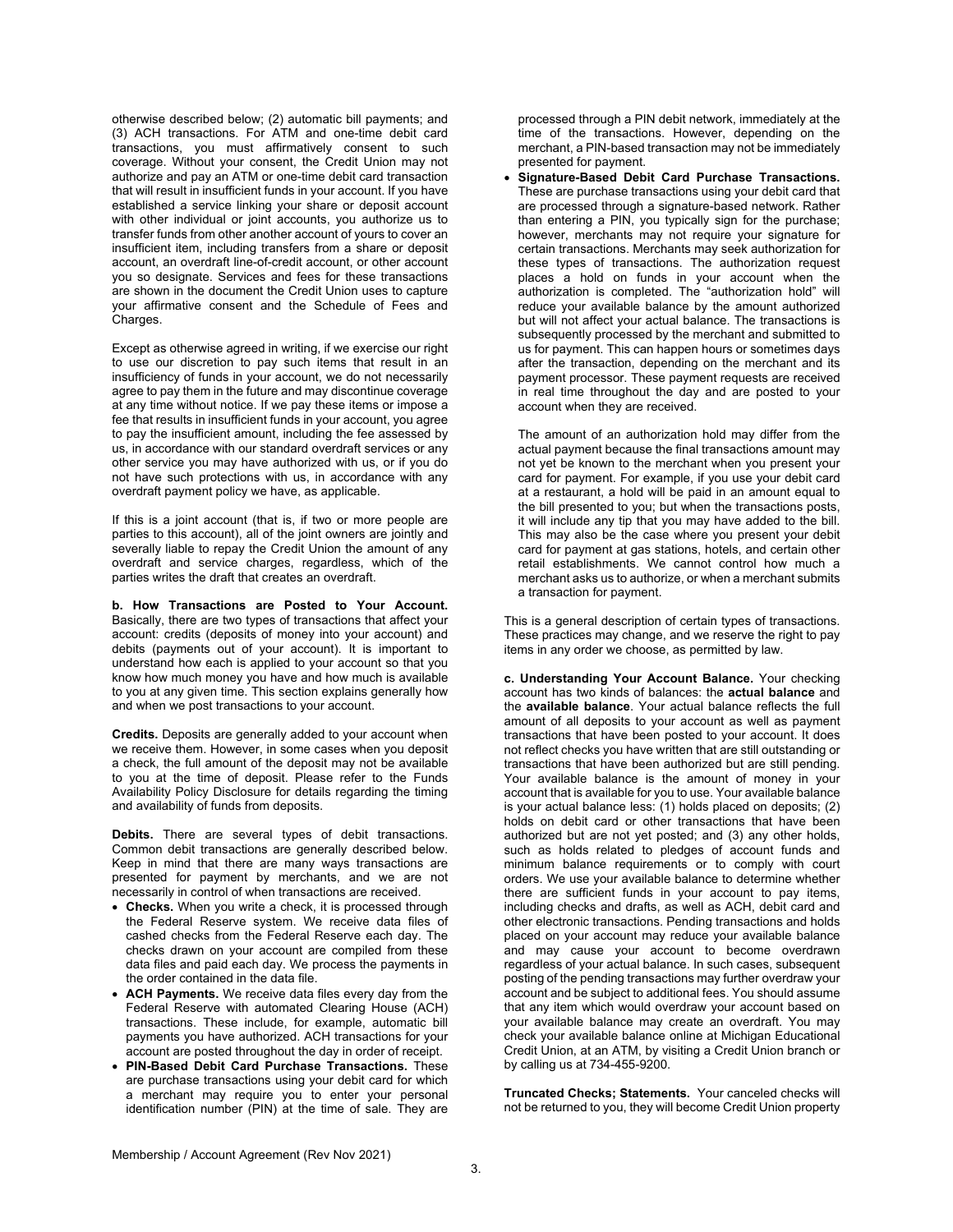and be held by us ("truncated") for you. Your monthly statement will itemize your canceled checks by number, date of clearing and the amount of the draft. Any objection respecting any item shown on a periodic statement is waived unless made in writing to the Credit Union before the end of sixty (60) days after the statement is mailed. A copy of any check will be available to you as required by law. There may be a small fee to obtain a copy of a check (see the Rate Sheet for a list of fees). When a copy of a check is requested, the Credit Union reserves the right to provide you with a substitute check. Upon issuance, the Credit Union will provide you with a disclosure regarding your rights regarding substitute checks and how you may make a claim for a refund for losses related to a substitute check.

#### **Stop Payments.**

**Stop Payment Order Request.** You may request a stop payment order on any check drawn on your account. To be binding, an order must be dated, signed within 14 days, and describe the account and check number and the exact amount. The stop payment will be effective if the Credit Union receives the order in time for the Credit Union to act upon the order and you state the number of the account, number of the check, and its exact amount. You understand that the exact information is necessary for the Credit Union's computer to identify the check. If you give us incorrect or incomplete information, we will not be responsible for failing to stop payment on the check. If the stop payment order is not received in time for us to act upon the order, we will not be liable to you or to any other party for payment of the check. If we recredit your account after paying a check over a valid and timely stop payment order, you agree to sign a statement describing the dispute with the payee, to transfer to us all of your rights against the payee or other holders of the check, and to assist us in any legal action.

**Duration of Order.** A stop payment order is effective for  $s$ ix  $(6)$  months and may be renewed in writing from time to time. We do not have to notify you when a stop payment order expires.

**Liability.** Fees for stop payment orders are set forth on the Rate Sheet. You generally may NOT stop payment on any certified check, teller's check or any other check, or payment guaranteed by us. Even if payment of such an item is stopped, you may remain liable to any item holder, including us. You agree to indemnify and hold the Credit Union harmless from all costs, including attorney's fees, damages or claims related to our refusing payment of an item, including claims of any multiple party, account owner, payee, or endorser in failing to stop payment of an item as a result of incorrect information provided by you.

**Payment of Checks after Death.** The Credit Union may, after the date of your death, pay checks drawn before death unless ordered to stop payment by the Personal Representative or other appropriate person claiming an interest in the account.

## **Additional Savings Accounts (Maximum of 8)**

**Establishing Account and Rate.** Additional Savings Accounts may be established by a member designating the appropriate option on the Membership Card and making a deposit. Rates are variable. Refer to the Rate Sheet for current interest rates and APY. Withdrawals from these account will reduce earnings.

**Deposits.** After you have established additional Savings Accounts at any time and in any amount. We may establish minimum amounts for deposits in these Accounts from time to time.

**Withdrawing Money from Your additional Savings Accounts** As long as you have money in your accounts, and subject to any applicable state or federal laws and regulations. the transaction limitations in this Agreement, including the Truth in Savings Disclosure, and the Credit Union's Bylaws, money can be withdrawn from your accounts by any method approved by the Credit Union.

**Rate and Annual Percentage Yield ("APY").** Your Account will earn dividends, at rates established by the Credit Union's Board from time to time. The Credit Union reviews the annual percentage yield (APY) it pays on your additional Savings Accounts each dividend period. Refer to the Rates and Fees Schedule for our current rates. The dividend rate and APY may change every **month** as determined by the Board. These are variable rate accounts. The dividend rates will be available each business day at our office and online.

**Compounding Dividends.** We compound your dividends, even though that isn't required by law. Compounding is more favorable to you, because once dividends have been earned on your account(s), they are added to the balance on which you will continue to earn dividends. Because we compound dividends, the actual yield on your account will be somewhat higher than the annual dividend rate. The Annual Percentage Yield (APY) will be posted along with the annual dividend rate.

For this account type, the dividend period is **monthly**. For example, the beginning date of the first dividend period of the calendar year is January 1 and the ending date of such dividend period is **January 31st**. All other dividend periods follow this same pattern of dates. compounded daily. The prospective dividend rate for each month will be determined on the last day of the previous month. The dividend declaration date follows the ending date of a dividend period, and for the example above is **February 1st.**

**Crediting Dividends.** Dividends will be credited **monthly**. Dividends are not available to you until they have been credited to your account. Even though your account earns dividends every day, we don't actually credit it to your account(s) until the first day of the subsequent dividend period. Dividends that are credited to your account(s) will be added directly into your account. If you close your account(s) before dividends are paid, you will not receive any accrued dividends.

**Minimum Balance to Earn Dividend.** You earn dividends on your additional Savings Accounts each day that your account balance is more than **\$5.00** We reserve the right to adjust minimum deposit balance requirements from time to time. If you do not maintain any such minimum deposit balance requirements, we may charge you a monthly maintenance fee.

**How Withdrawals Affect Dividends.** Even though we don't credit your dividends to your account(s) until the date specified above, we calculate it on a daily basis. Therefore, if you make a withdrawal, you won't receive any further dividends on that amount from the day you make the withdrawal until the day that dividends are credited.

**Funds Availability.** Funds from deposits you make into your additional Savings Accounts may not always be immediately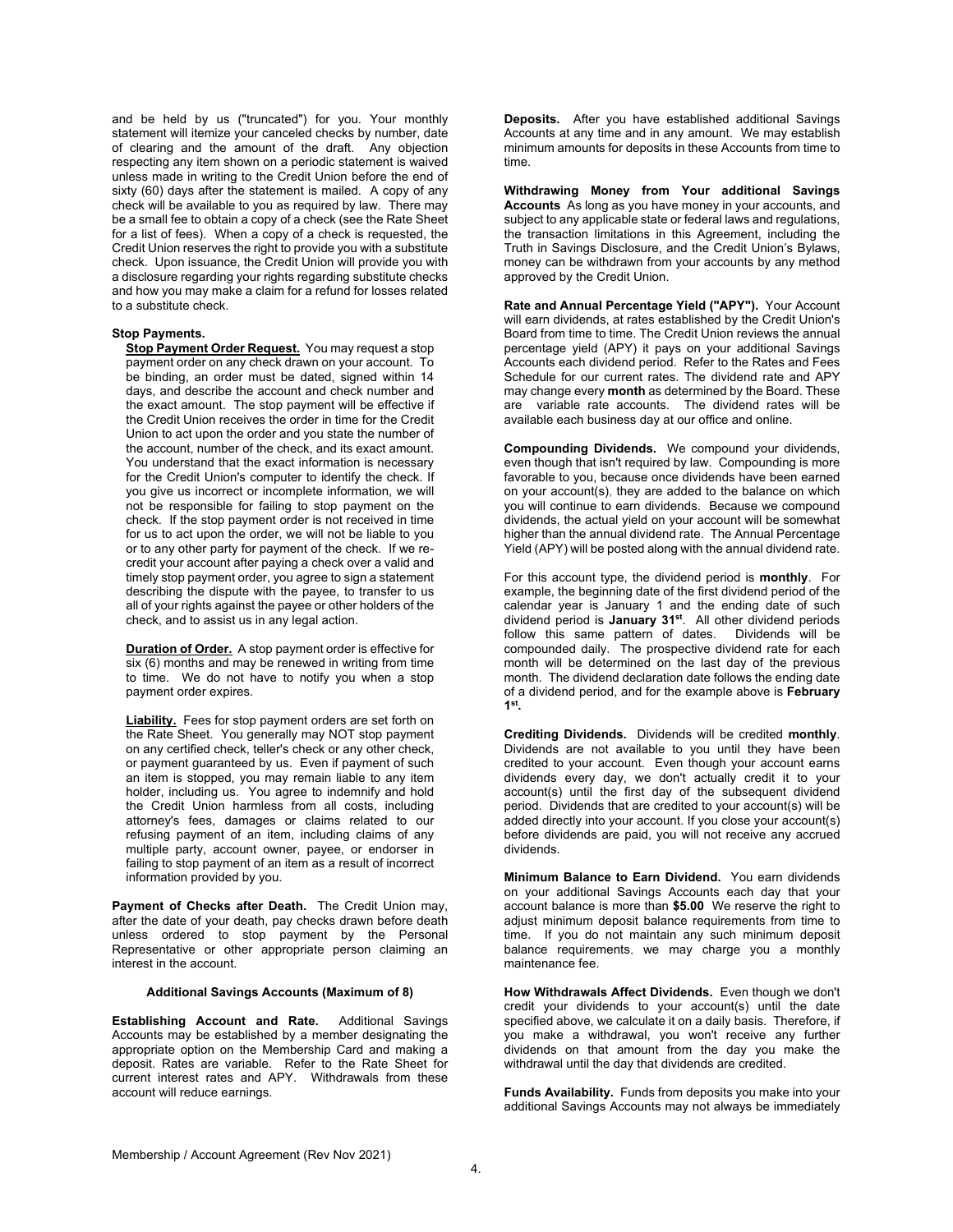available for withdrawal. Information about our funds availability policy is discussed below in the "Other Terms and Conditions" section of this Agreement.

**Distribution of Accounts**. At the end of the account period, we will pay the balance in your account(s) by transferring the balance to any account designated by you, that we allow.

#### **Individual Retirement Account**

**Establishing Account and Rate.** An Individual Retirement Account (IRA) may be established by a member designating the appropriate option on the Membership Card, completing an IRA application form, and making a contribution. These accounts are savings accounts that generally earn a higher rate of interest than **Primary Savings** Accounts and may provide tax benefits to the account owner. Only the individual designated as the primary member on the Membership Card may be an owner of an IRA. This Account is not a multiple party account. The interest rate and Annual Percentage Yield for your IRA is variable and is subject to change quarterly. Refer to the Rate Sheet for current interest rates and APY. You may also call **734-455-9200** for rate information. Withdrawals from this account will reduce earnings.

**Deposits.** After you have established your IRA, you may make additional deposits into that account at any time and in any amount. We may establish minimum amounts for deposits in these Accounts from time to time.

**Withdrawing Money from Your IRA.** As long as you have money in your account, and subject to any applicable state or federal laws and regulations, the transaction limitations in this Agreement, including the Truth in Savings Disclosure, and the Credit Union's Bylaws, money can be withdrawn from your account by transfer to MECU account or by check approved by the Credit Union.

**Rate and Annual Percentage Yield ("APY").** Your Account will earn dividends, at rates established by the Credit Union's Board from time to time. The Credit Union reviews the annual percentage yield (APY) it pays on your IRA Account each dividend period. Refer to the Rates and Fees Schedule for our current rates. The dividend rate and APY may change every **monthly** as determined by the Board. This is a variable rate account. The dividend rates will be available each business day at our office and online.

**Compounding Dividends.** We compound your dividends, even though that isn't required by law . Compounding is more favorable to you, because once dividends have been earned on your account, they are added to the balance on which you will continue to earn dividends. Because we compound dividends, the actual yield on your account will be somewhat higher than the annual dividend rate. The Annual Percentage Yield (APY) will be posted along with the annual dividend rate.

For this account type, the dividend period is **monthly**. For example, the beginning date of the first dividend period of the calendar year is January 1 and the ending date of such dividend period is **January 31st**. All other dividend periods follow this same pattern of dates. Dividends will be compounded daily. The prospective dividend rate for each month will be determined on the last day of the previous month. The dividend declaration date follows the ending date of a dividend period, and for the example above is **February 1st.**

**Crediting Dividends.** Dividends will be credited monthly. Dividends are not available to you until they have been

credited to your account. Even though your account earns dividends every day, we don't actually credit it to your account until the first day of the subsequent dividend period. Dividends that are credited to your account will be added directly into your account. If you close your account before dividends are paid, you will not receive any accrued dividends.

**Minimum Balance to Earn Dividend.** You earn dividends on your IRA each day that your account balance is more than **\$5.00**. We reserve the right to adjust minimum deposit balance requirements from time to time. If you do not maintain any such minimum deposit balance requirements, we may charge you a monthly maintenance fee.

**How Withdrawals Affect Dividends.** Even though we don't credit your dividends to your account until the date specified above, we calculate it on a daily basis. Therefore, if you make a withdrawal, you won't receive any further dividends on that amount from the day you make the withdrawal until the day that dividends are credited.

**Funds Availability.** Funds from deposits you make into your IRA Account may not always be immediately available for withdrawal. Information about our funds availability policy is discussed below in the "Other Terms and Conditions" section of this Agreement.

## **Term Share Certificate of Deposit Account**

**Establishing Account and Rate. 3—month Certificate of Deposit Accounts,** 6-month Certificate of Deposit Accounts, 12-Month Certificate of Deposit Accounts, 18-Month Certificate of Deposit Accounts, 24-Month Certificate of Deposit Accounts, 30-Month Certificate of Deposit Accounts, 36-Month Certificate of Deposit Accounts, 48-month Certificate of Deposit Accounts and 60-Month Certificate of Deposit Accounts (we will refer to these as "Certificates") may be established by a member signing appropriate documentation and making the required minimum deposit. Certificates are savings accounts (also known as "Term Share Accounts") that generally earn a higher rate of interest than other savings accounts. The interest rate and APY for Certificates is fixed. Once you purchase a Certificate, your interest rate will not be changed or recalculated during the term of that certificate. The APY assumes that interest earned will remain on deposit until maturity. A withdrawal from this account will reduce earnings. Refer to the Rate Sheet for current Interest Rates and Annual Percentage Yields. You may also call 517-622-6600 for rate information.

**Deposits.** After you have established a Certificate, you may not make additional deposits into that account.

**Withdrawing Money from Your Term Share Certificate of Deposit Account.** As long as you have money in your account, and subject to any applicable state or federal laws and regulations, the transaction limitations in this Agreement, including the Truth in Savings Disclosure, and the Credit Union's Bylaws, money can be withdrawn from your account by any method approved by the Credit Union. If you withdraw any principal before the maturity date of the Certificate, you will be assessed a penalty of all accrued interest for terms of 3 months and 6 months certificates, 6 months of accrued interest for term of 12 months to 30 months, and 9 months of accrued interest for terms of 36 months to 60 months.

**Rate and Annual Percentage Yield ("APY").** Your Account will earn dividends, at rates established by the Credit Union's Board from time to time. The Credit Union reviews the annual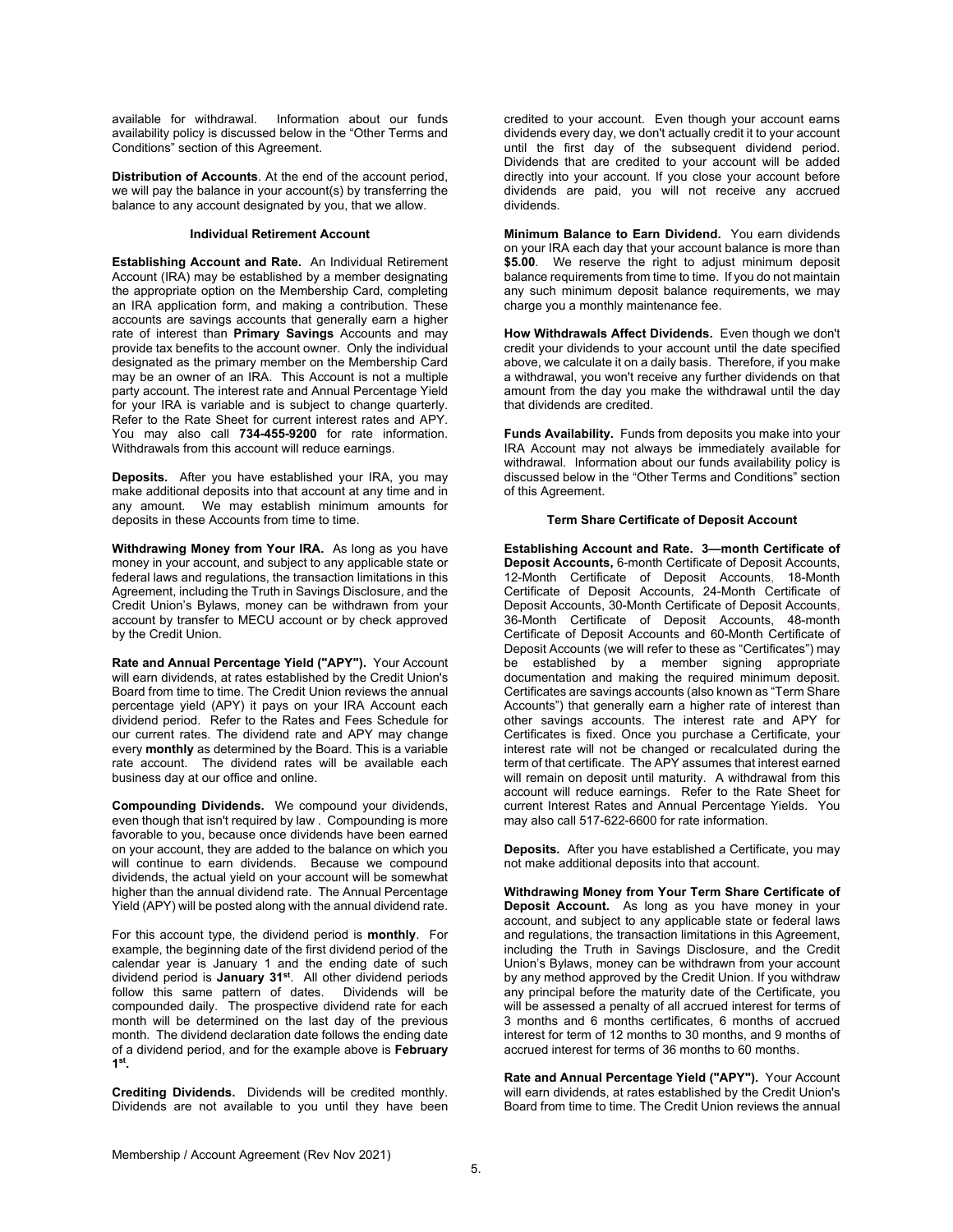percentage yield (APY) it pays on your Term Share Certificate of Deposit Account each dividend period. Refer to the Rates and Fees Schedule for our current rates. The dividend rate and APY may change every **month** as determined by the Board. **Rates are variable.** The dividend rates will be available each business day at our office and online.

**Compounding Dividends.** We compound your dividends, even though that isn't required by law. Compounding is more favorable to you, because once dividends have been earned on your account, they are added to the balance on which you will continue to earn dividends. Because we compound dividends, the actual yield on your account will be somewhat higher than the annual dividend rate. The Annual Percentage Yield (APY) will be posted along with the annual dividend rate.

For this account type, the dividend period is **monthly**. For example, the beginning date of the first dividend period of the calendar year is January 1 and the ending date of such dividend period is **January 31st**. All other dividend periods follow this same pattern of dates. compounded daily. The prospective dividend rate for each month will be determined on the last day of the previous month. The dividend declaration date follows the ending date of a dividend period, and for the example above is **February 1st.**

**Crediting Dividends.** Dividends will be credited **monthly.** Dividends are not available to you until they have been credited to your account. Even though your account earns dividends every day, we don't actually credit it to your account until the first day of the subsequent dividend period. Dividends that are credited to your account will be added directly into your account. If you close your account before dividends are paid, you will not receive any accrued dividends.

**Minimum Balance to Earn Dividend.** You earn dividends on your Certificate each day that your account balance is more than **\$500.00 for Term Shares and \$10,000.00 for Jumbo Term Shares.** We reserve the right to adjust minimum deposit balance requirements from time to time. If you do not maintain any such minimum deposit balance requirements, we may charge you a monthly maintenance fee.

**How Withdrawals Affect Dividends.** Even though we don't credit your dividends to your account until the date specified above, we calculate it on a daily basis. Therefore, if you make a withdrawal, you won't receive any further dividends on that amount from the day you make the withdrawal until the day that dividends are credited.

**Funds Availability.** Funds from deposits you make into your Certificate may not always be immediately available for withdrawal. Information about our funds availability policy is discussed below in the "Other Terms and Conditions" section of this Agreement.

**Renewal Policy.** If a Certificate account is not withdrawn within 10 days after it matures, it will automatically renew, from its last maturity date, unless we give you notice that it will not renew at least 10 days before maturity. Renewed certificates will be reinvested in another Certificate of equal term at the interest rate and annual percentage yield in effect on the date of maturity. The interest rate for the renewed Certificate shall be determined by the Credit Union's Board of Directors on or before maturity, and that information will be available upon maturity. Within ten days after the maturity date, you may call the Credit Union during regular business hours at **734-455-**

**9200** to find out the interest rate and APY that will apply to the Certificate if it is renewed. All other terms and conditions, including the term length of the Certificate, shall be the same as the previous Certificate unless the Credit Union shall, prior to renewal, give written notice of a change in such terms and conditions. For automatically renewing Certificates, there will be a ten (10) calendar day grace period for withdrawals after maturity, during which time no early withdrawal penalty will apply. Interest will be earned during the grace period on funds withdrawn during the grace period.

#### **Other Terms and Conditions**

The following paragraphs apply to all Accounts opened with the Credit Union, except as specifically modified above.

**Share Insurance.** Your savings in the Credit Union are insured up to \$250,000.00 by the National Credit Union Administration (NCUA), an agency of the Federal Government, in accordance with regulations promulgated by the NCUA. For more information regarding share insurance, please refer to the NCUA brochure entitled "Your Insured Funds," which can be found at any one of the Credit Union branches or online. Because we are not authorized to provide legal advice, we cannot counsel you as to how to structure your accounts in order to maximize your account insurance protection.

**Accrual of Dividends on Non-Cash Deposits.** Dividends will begin to accrue on the business day you deposit non-cash items (for example, checks) to your account.

**Funds Availability.** If you make a non-cash deposit into any share account, that money may not be available to you right away. We will advise you when such funds will be available at the time you make such a deposit. A minimum hold of at least **two business** days will apply to any personal check presented and accepted for deposit within the first **thirty** days an account open. We reserve the right to extend all such holds at our discretion. If you make a deposit by authorizing us to receive funds from another account (for example, from a savings account at another credit union or bank), that deposit will not be available, nor will it earn dividends, until we actually receive the funds. Refer to the Funds Availability Disclosure below for information regarding the availability of funds deposited into an account.

**Notice of Withdrawals.** All of your accounts are subject to the Credit Union's right to require advance notice of withdrawal, as provided in the Credit Union's Bylaws.

**Fees.** Any account may be subject to service charges in accordance with the fee schedule adopted by the Credit Union from time to time. You agree to pay us fees in connection with your accounts in accordance with the fee schedule then in effect (refer to the Fee Schedule for a current list of fees). We will provide advance notice of any increase in current charges. or any new charges, as required by law. We may deduct any fees owed from any of your accounts. We reserve the right to waive any charges in our sole discretion. Fees may reduce earnings on any of your accounts.

**Return of Deposits/Closed Accounts.** We may, at any time, in our sole discretion, refuse to accept any deposit, or close any or all of your accounts with us without prior notice to you. However, we may not terminate your membership in the Credit Union without satisfying the notice provisions of the Federal Credit Union Act and related Bylaw Provisions and regulations. If we close an account, we will notify you and send you a check for any balance in your account after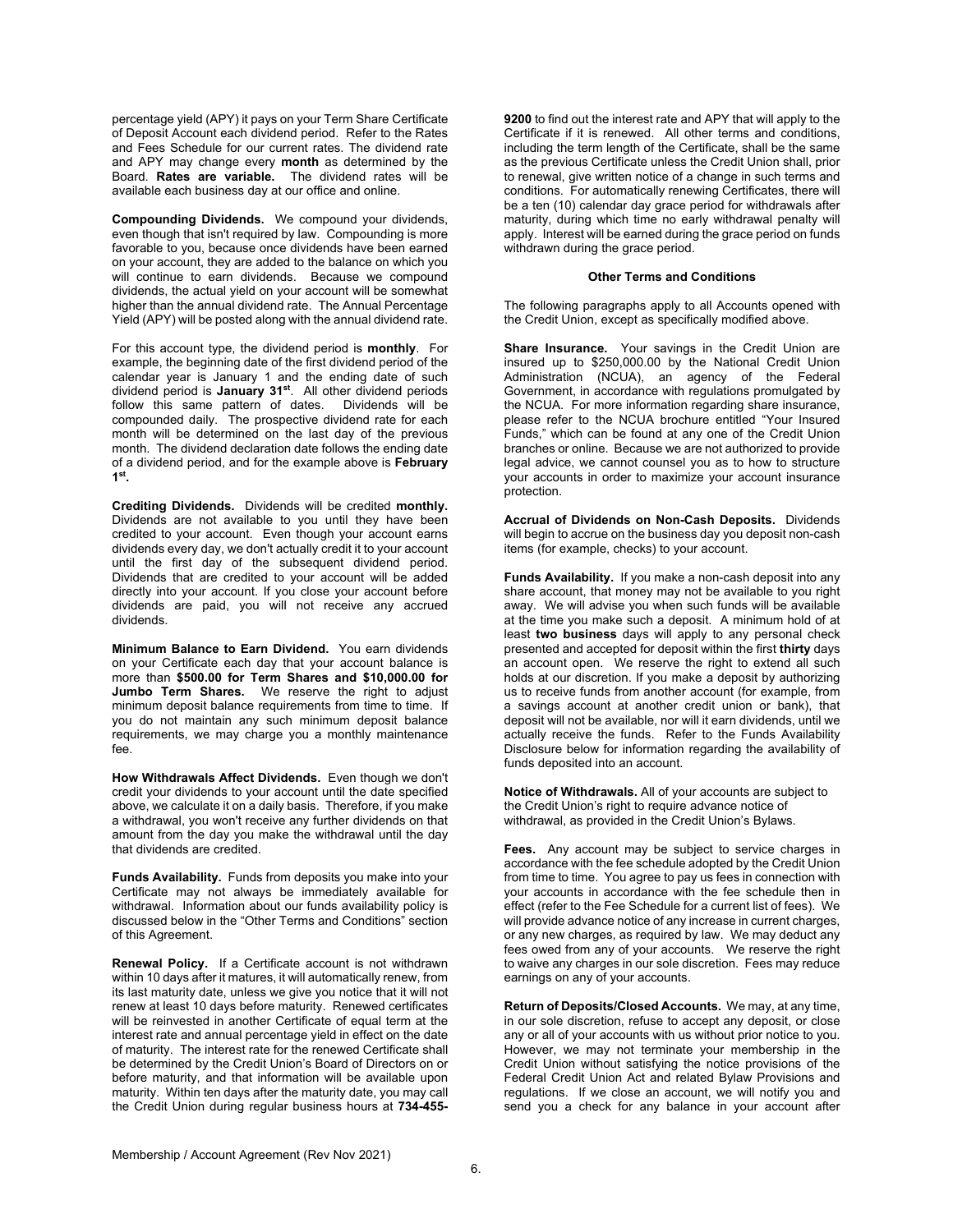deducting all applicable charges. Any withdrawal that reduces the amount in an account to zero (other than a **Checking** Account) may automatically close that account. We are not liable for any check, withdrawal or other payment order after an account is closed. Any checks, or other payment orders presented after your account has been closed will be returned unpaid. We reserve the right to advise consumer reporting agencies and other third parties of accounts closed for misuse.

**Final Credit for Deposits.** All deposits are subject to proof and verification. If you deposit a check, draft, or other noncash item, we have the right to clear it before we make the money available to you subject to applicable federal regulations. If there are special fees for collecting your deposit, you promise to pay them (see the Fee Schedule for a list of fees). We may deduct them directly from your account. If we feel there is a reason, we may refuse, limit, or return any deposit. We have the right to refuse to accept any deposit and we specifically reserve the right to refuse to accept checks for deposit that have more than one endorsement. We reserve the right not to pay interest or dividends on amounts subject to garnishment, levy, or other legal process; and we reserve the right not to pay interest or dividends on any deposit that is returned to us unpaid by the financial institution on which it is drawn (even if that means a reversal of credited interest or dividends).

**Form of Negotiable Instruments.** All negotiable instruments presented for deposit must be in a format that can be processed and/or photographed. The Credit Union may refuse to accept any check or draft that does not meet this requirement.

**Endorsement.** All endorsements placed on the reverse side of any check or draft which you deposit to your account must be placed so that they are on the left side of the item when looking at it from the front and must be placed so they do not go beyond an area located 1 and ½ inches from the left edge of the item when looking at it from the front. The Credit Union may refuse to accept any item that does not meet this requirement, and, if the credit union does accept it, you agree that you are completely responsible for any loss we incur which is premised on an endorsement not meeting this requirement, including any court costs and reasonable attorney fees.

**Dormant Accounts.** The Credit Union will consider your account dormant after **three** years of no deposits or withdrawals on your account. This excludes interest or dividends credited to your account by the Credit Union. Michigan Escheats Law permits the Credit Union to turn these funds over to the State after three years of no activity and requires the Credit Union to turn these funds over to the State after three years of no activity. Before turning funds from inactive accounts over to the State of Michigan, the Credit Union will send notices as required by Michigan law advising you of your rights.

**Statement.** You will receive a periodic statement (normally monthly) for your **Checking** Account. You will receive a periodic statement (normally quarterly) for your **Primary Savings** Account or other savings accounts unless you have an electronic funds transfer transaction during a monthly period (in which case you will receive a monthly statement), or you will receive a combined statement on a monthly basis if you have a **Checking** Account and other savings accounts. Each such statement shall show the transactions on your accounts and any charges. We reserve the right not to send statements for accounts we consider inactive, or for those accounts for which we do not have a valid address on file.

You should examine each periodic statement carefully and reconcile the account. If there are any discrepancies, you should notify us immediately. Except as expressly provided for elsewhere, you have the responsibility for any fraud loss if you fail to exercise reasonable care in examining the statement or fail to report forgeries or alterations to the Credit Union within 60 days of the mailing date of the earliest statement containing those items. The Credit Union will not be liable if items were forged or altered such that the fraud could not be detected by a reasonable financial institution.

**Agreement.** This Agreement shall be effective and shall govern all deposit accounts with us. By signing a signature card, making deposits or withdrawals, or leaving amounts on deposit, you agree to the terms of this Agreement and to all amendments to this Agreement. This Agreement shall supersede all previous agreements for such accounts.

**Amendment.** We may change any of the items of this Agreement at any time without prior notice to you if the change is favorable to you. We may make changes that are adverse to you only if we provide you with any notice required by law or required in this Agreement. When we change this Agreement, you may close the account if you do not agree to the changes; if you continue to use the account or keep the account open after the effective date of such change, you will be deemed to have agreed to the changes.

**Notice of Name or Address Changes.** You are responsible for notifying us of any address or name change. Whenever we are required to send you notice, the Credit Union is only required to attempt to communicate with you at the most recent address you have provided to us in writing. The Credit Union requires all notices of change in address or name to be in writing. Notices to us should be sent to:

## **MICHIGAN EDUCATIONAL CREDIT UNION 9200 N. Haggerty Road Plymouth, MI 48170**

**Other Notices.** All notices regarding the account will be posted in our office lobbies or will be sent to you to the address shown on your statement. In the event of joint ownership, notice by or to any one joint owner shall be deemed notice by or to all. We reserve the right not to send notice for accounts we consider inactive.

**Effect of Notice.** Any written notice you give us is effective when we receive it. Any written notice we give to you is effective when it is deposited in the U.S. Mail, postage prepaid and addressed to you at your statement mailing address.

**Indemnity.** If by following your instructions we are exposed to a claim or suit by an adverse claimant, you shall hold us harmless and indemnify us from any such losses, expenses, liabilities, or damages including actual attorneys' fees. If you ask us to follow instructions that we believe might expose us to claims, suits, losses, expenses, liabilities, or damages, whether directly or indirectly, we may refuse to follow your instructions, or we may require a bond or other protections.

**Severability.** If any of this Agreement is found by any other court or regulatory body of competent jurisdiction to be invalid or unenforceable in whole or in part for any reason whatsoever, the authority of the remaining provisions or portions hereof shall not be affected thereby.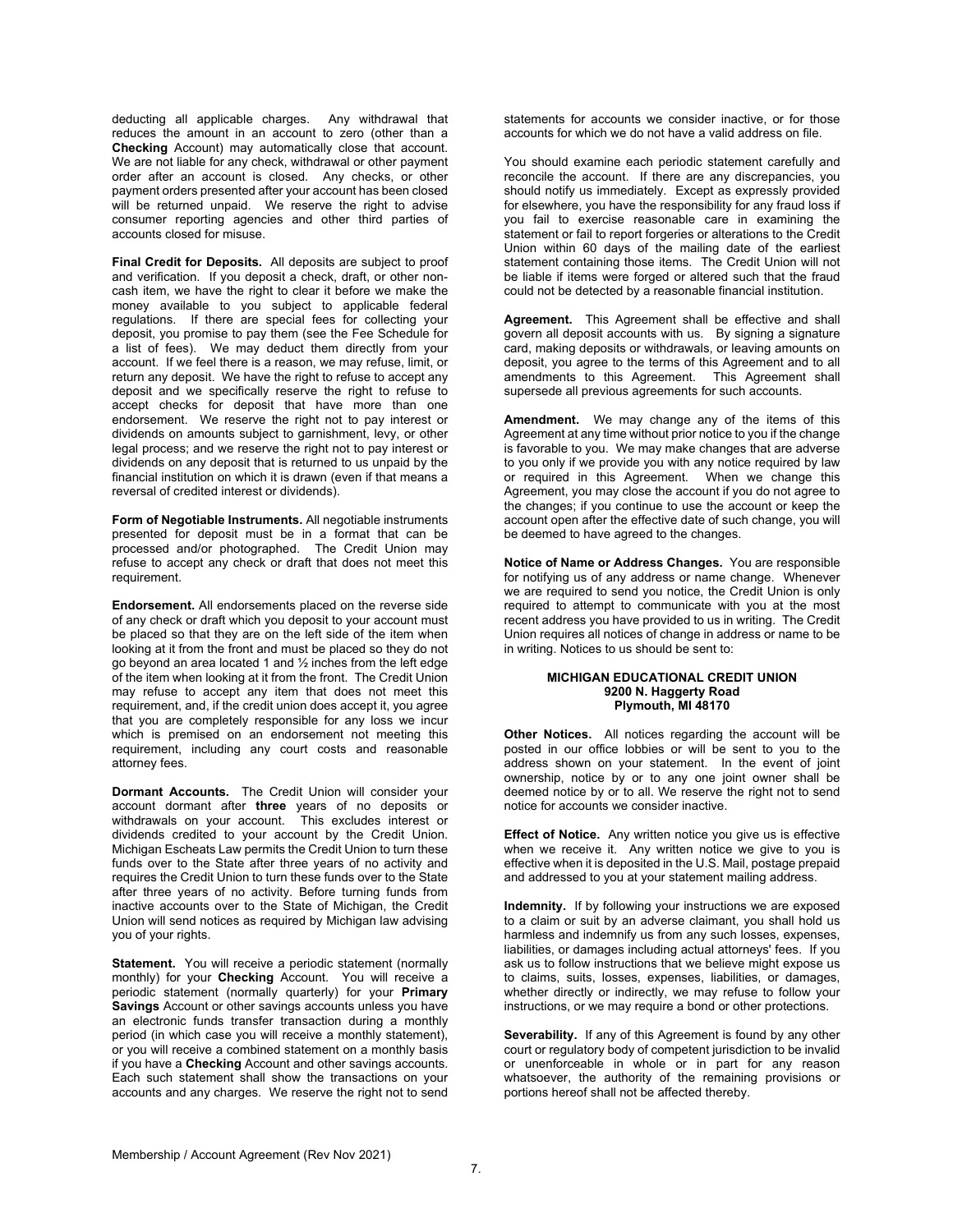**Accounts not Transferable.** None of your accounts is transferable, except on the Credit Union's books and records.

**Waiver.** We may waive any of these provisions at our sole discretion, but any such waiver will apply only on that occasion. If we chose to waive any provision, we will not be bound to waive the same provision or any other provision on another occasion.

**Offset.** Except for debts that are secured by your principal residence, if you owe us money as a borrower, guarantor, endorser or otherwise, we have a lien on the funds in any account in which you have an ownership interest, regardless of their source, unless prohibited by law. We may apply these funds in any order to pay off your indebtedness. By not enforcing a lien, we do not waive our right to enforce it later. In addition, you grant the Credit Union a consensual security interest in your accounts, and we may use the funds from your accounts to pay any debt or amount now or hereafter owed the Credit Union, except for obligations secured by your residence, unless prohibited by applicable law. We will notify you if we have exercised our right of offset.

**Telephone Requests.** You agree (for joint accounts, all joint owners agree jointly and severally) that funds in any of your accounts with us can be transferred upon the telephone request of any signer on the account. We shall not be responsible for any loss incurred as a result of our acting upon or executing any request, order or instruction we believe to be Furthermore, we may refuse to execute any telephone request or order.**]** 

**Facsimile Signatures.** You agree (for joint accounts, all joint owners agree jointly and severally) that the Credit Union may accept and rely on facsimiles of your signature(s) on any deposit or withdrawal form, order or other notices, requests, or instructions regarding any account under this Agreement or with the Credit Union. We shall not be responsible for any loss incurred as a result of our acting upon or executing any request, order or instruction we believe to be genuine. Furthermore, we may refuse to execute any facsimile request or order.

**Information About Your Accounts and About You.** Generally, we will not disclose information to third parties about your accounts or about you without your permission. However, we may disclose information: (1) when it is necessary to complete transfers or transactions, or to send notice of dishonor or nonpayment; (2) to our accountants, attorneys or other professional advisors; (3) to Credit Union or financial institution regulators: (4) to exchange, in the regular course of business, credit information with other financial institutions or commercial enterprises, directly or through credit reporting agencies; (5) to advise third parties of accounts closed for misuse; (6) to furnish information to the appropriate law enforcement authorities when we believe we have been a victim of a crime; (7) to comply with government agency or court orders, or to furnish any information required by statute; (8) to furnish information about the existence of an account to a judgment creditor of yours who has made a written request for such information; (9) when we are attempting to collect an obligation owed to us; or (10) unless otherwise prohibited by law. In addition, you understand and agree that we may, from time to time, request and review credit reports and other information about you prepared by credit reporting agencies or others.

**Section Headings.** Section headings in this Agreement are for convenience of reference only and shall not govern the interpretation of any of the provisions of this Agreement.

**Joint Accounts.** If two or more parties have signed a signature card, you are creating, and intend to create, a "joint tenancy with rights of survivorship." That is, you as the owners of the account agree with yourselves and the Credit Union that all sums paid in shares or other deposits (as applicable), together with all accumulations, prior to now or **hereafter, less setoffs as allowed by law for any sums due the** Credit Union by any party, shall be owned by all of you jointly with full right of survivorship, and shall be subject to withdrawal or receipt by any of you in whole or in part. Payment to any of you or the survivor(s) of you, or your personal representatives, administrators or assigns of the last survivor(s) of you, shall be valid and discharge the Credit Union from any liability for such payment and amount. Each signer appoints each other signer to be his or her irrevocable attorney in fact: to make deposits to the account; to endorse, for cash or deposit, any checks, or other items whether payable to one of the signers alone or with others; and to receive and receipt for all funds all without obligation to us to inquire into the source or application of funds. To induce us to act thereunder, each person signing the signature card jointly and singly agrees to hold the Credit Union harmless and indemnify us from loss, cost, and damage in all respects in connection with any of the foregoing, including court costs and attorneys' fees, except as may be limited by applicable law. Unless specifically prohibited in writing from doing so, any or all of the joint owners may pledge all or part of the shares or deposits in the account as collateral for security on a loan(s). No authority or obligation of the Credit Union may be changed or terminated by one or more of the joint owners without prior written notice to the Credit Union, and no such change or termination shall affect transactions already made. Further, each joint owner is subject to the terms and disclosures of this Agreement, and hereby acknowledges receipt of the Agreement. We may refuse to authorize a withdrawal from a joint account when we have knowledge of a dispute between the joint accountholders until the matter is resolved.

Except as modified in this Agreement, joint accounts shall be subject to and governed by PA 41 of the Public Acts of 1968, as amended, being MCLA 490.51, and commonly known as the Credit Union Multiple-Party Accounts Act.

**Beneficiary Account Designation.** A beneficiary designation is an instruction to the Credit Union that a single or multiple party account so designated is payable to the owner(s) during his, her or their lifetimes and, when the last account owner dies, payable to any named and surviving beneficiary/payee. Once an account becomes payable, all then-living beneficiaries/payees own the account jointly<br>without rights of survivorship. The Credit Union is not without rights of survivorship. obligated to notify any beneficiary/payee of the existence of any account or the vesting of the beneficiary/payee's interest in any account, except as otherwise provided by law. The Credit Union reserves the right to require documentation in order to confirm that an account has become properly payable.

**Accounts for Minors.** We may require any account established by a minor to be a multiple party account with an owner who has reached the age of majority under Michigan law and who shall be jointly and severally liable to us for any returned item, overdraft, or unpaid charges or amounts on such account. Except where expressly provided otherwise, we may pay funds directly to a minor without regard to his or her minority. Unless a guardian or parent is an account owner, the guardian or parent shall not have any account access rights. We have no duty to inquire about the use or